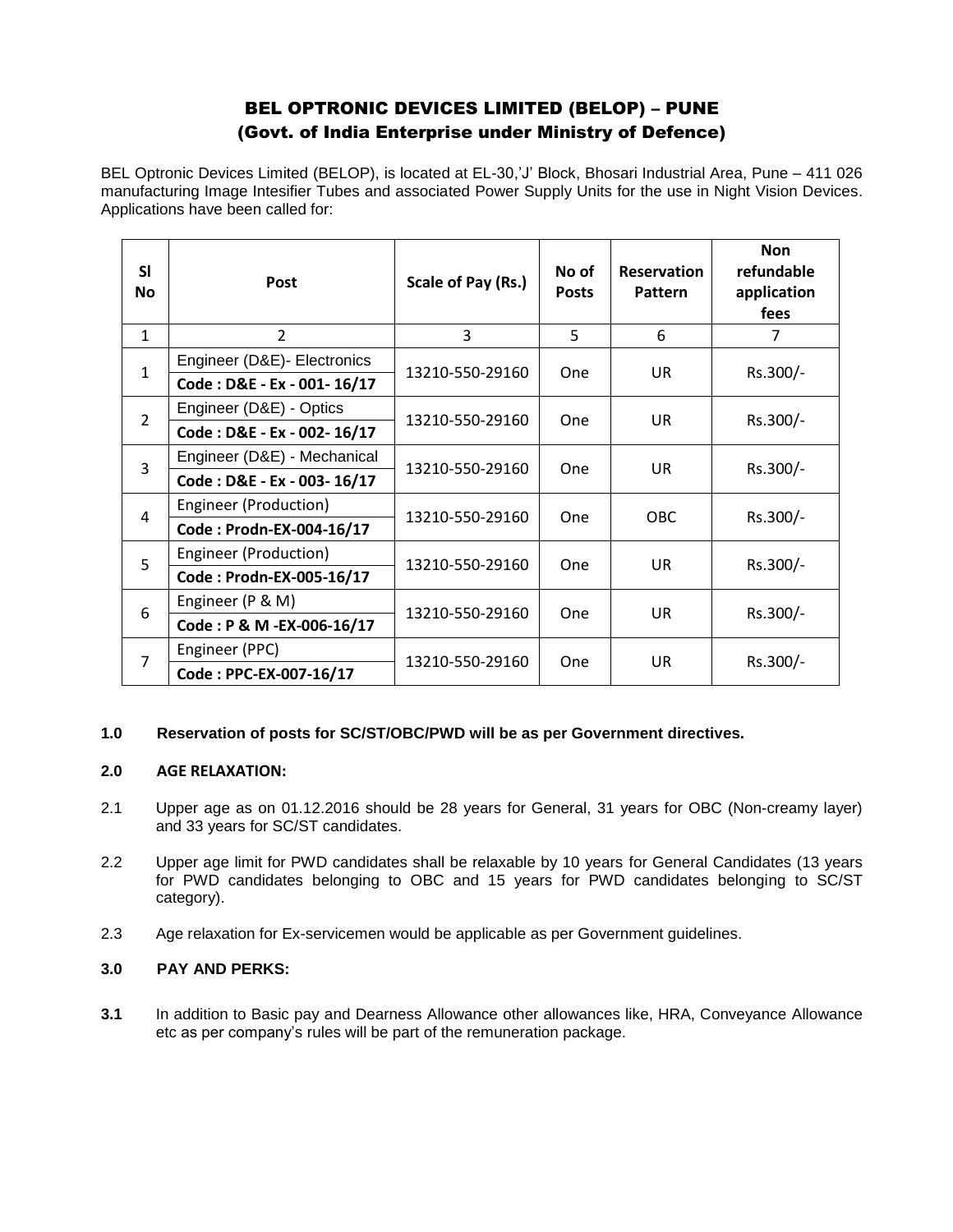# **4.0 REQUIRED QUALIFICATION:**

| <b>SI</b><br>No | <b>Post</b>                 | Qualification                                                                                                                                                                                                                |  |
|-----------------|-----------------------------|------------------------------------------------------------------------------------------------------------------------------------------------------------------------------------------------------------------------------|--|
| 1               | $\overline{2}$              | 3                                                                                                                                                                                                                            |  |
| 1               | Engineer (D&E)- Electronics | BE /B TECH Electronics/Electronics & Communication/Electronics                                                                                                                                                               |  |
|                 | Code: D&E - Ex - 001-16/17  | &Telecommunication) from a recognised Indian University with<br>60% marks for General /OBC candidates & 50% for SC/ST/PWD<br>candidates.                                                                                     |  |
| $\overline{2}$  | Engineer (D&E) - Optics     | M Sc. (Tech) in Physics or equivalent having specialization in<br>Photonics / Optics / Electro - Optics from a recognised Indian<br>University with 60% marks for General /OBC candidates & 50% for<br>SC/ST/PWD candidates. |  |
|                 | Code: D&E - Ex - 002-16/17  |                                                                                                                                                                                                                              |  |
| 3               | Engineer (D&E) - Mechanical | BE (Mechanical) from a recognised Indian University with 60%<br>marks for General /OBC candidates & 50% for SC/ST/PWD<br>candidates.                                                                                         |  |
|                 | Code: D&E - Ex - 003-16/17  |                                                                                                                                                                                                                              |  |
| 4               | Engineer (Production)       | M Sc.(Tech) in Physics or equivalent having specialization in                                                                                                                                                                |  |
|                 | Code: Prodn-EX-004-16/17    | Photonics / Optics / Electro - Optics from a recognised Indian<br>University with 60% marks for General /OBC candidates & 50% for<br>SC/ST/PWD candidates.                                                                   |  |
| 5               | Engineer (Production)       | BE (Electronics/ E&TC/ Instrumentation/ Industrial Electronics)<br>from a recognised Indian University with 60% marks for General<br>/OBC candidates & 50% for SC/ST/PWD candidates.                                         |  |
|                 | Code: Prodn-EX-005-16/17    |                                                                                                                                                                                                                              |  |
| 6               | Engineer (P & M)            | BE (Mechanical) from a recognised Indian University with 60%                                                                                                                                                                 |  |
|                 | Code: P & M - EX-006-16/17  | marks for General /OBC candidates & 50% for SC/ST/PWD<br>candidates.                                                                                                                                                         |  |
| 7               | Engineer (PPC)              | BE (Mechanical) from a recognised Indian University with 60%                                                                                                                                                                 |  |
|                 | Code: PPC-EX-007-16/17      | marks for General /OBC candidates & 50% for SC/ST/PWD<br>candidates.                                                                                                                                                         |  |

# **5.0 REQUIRED EXPERIENCE:**

| SI <sub>No</sub> | <b>Post</b>                 | <b>Experience</b>                                                                                                                   |  |
|------------------|-----------------------------|-------------------------------------------------------------------------------------------------------------------------------------|--|
| 1                | 2                           | 3                                                                                                                                   |  |
|                  | Engineer (D&E)- Electronics | Minimum one year in Switched mode Power supply                                                                                      |  |
|                  | Code: D&E - Ex - 001-16/17  | design/Design of Analog Circuits/Design of Digital Circuits.                                                                        |  |
| 2                | Engineer (D&E) - Optics     | 0-1 year experience in Design of Optical Parts and Assemblies<br>& Design of Thin Film Coatings on Optical parts and<br>Assemblies. |  |
|                  | Code: D&E - Ex - 002-16/17  |                                                                                                                                     |  |
| 3                | Engineer (D&E) - Mechanical | Minimum one year in Design of tools / Jigs / Fixtures                                                                               |  |
|                  | Code: D&E - Ex - 003-16/17  |                                                                                                                                     |  |
| $\overline{4}$   | Engineer (Production)       | 1-2 years in Designing of the Optics, Thin film coatings.                                                                           |  |
|                  | Code: Prodn-EX-004-16/17    |                                                                                                                                     |  |
| 5                | Engineer (Production)       | 1-2 years in Manufacture of Electronic equipments/Thin Film<br>coating equipments/process industries.                               |  |
|                  | Code: Prodn-EX-005-16/17    |                                                                                                                                     |  |
| 6                | Engineer (P & M)            | 1-2 years in Mechanical maintenance (both preventive &<br>breakdown) & Spares Management                                            |  |
|                  | Code: P & M - EX-006-16/17  |                                                                                                                                     |  |
| 7                | Engineer (PPC)              | Minimum one year in Supply Chain Management/PPC/Materials                                                                           |  |
|                  | Code: PPC-EX-007-16/17      | Department / Subcontracting or Outsourcing.<br>Handling of work related to Central Excise & Customs procedure<br>is desirable       |  |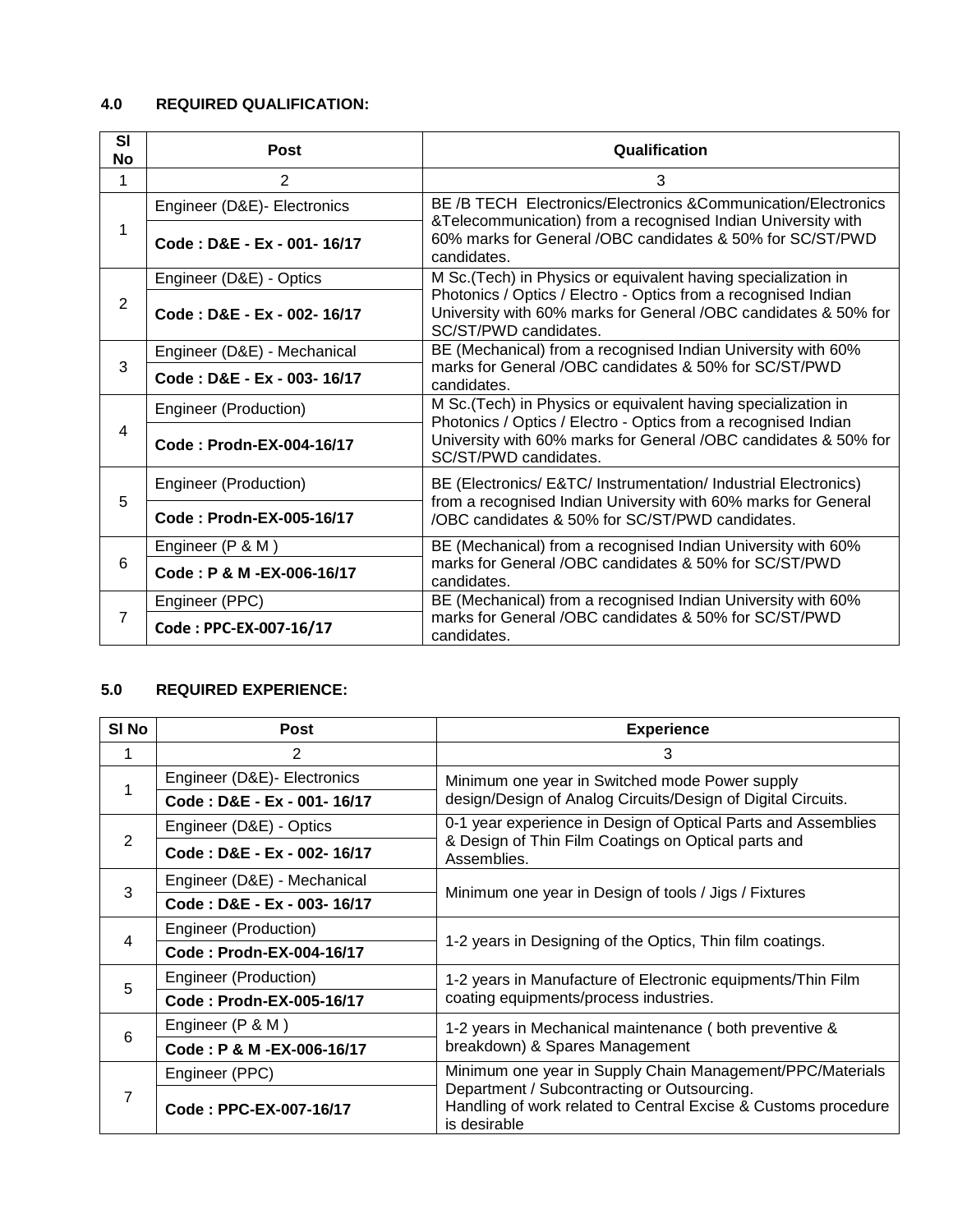## **6.0 REQUIRED SKILLS**

| <b>SI</b><br><b>No</b> | <b>Post</b>                 | <b>Skills</b>                                                              |                                                                                            |  |
|------------------------|-----------------------------|----------------------------------------------------------------------------|--------------------------------------------------------------------------------------------|--|
|                        |                             | <b>Essential</b>                                                           | <b>Desirable</b>                                                                           |  |
|                        | Engineer (D&E)- Electronics | Design of Switched Mode Power<br>Supply, Design of Analog Circuits,        | Design of Transformers, Design<br>of Inductors                                             |  |
|                        | Code: D&E - Ex - 001-16/17  | Design of Digital Circuits                                                 |                                                                                            |  |
| 2                      | Engineer (D&E) - Optics     | Design of Optical Parts and                                                | Design of Thin Film Coatings<br>on Optical parts and<br>Assemblies                         |  |
|                        | Code: D&E - Ex - 002-16/17  | Assemblies                                                                 |                                                                                            |  |
| 3                      | Engineer (D&E) - Mechanical | Use of CAD Tools, e.g., AutoCAD/Pro-<br>Engineer / Catia / Solid works for | Familiarity with ISO Norms to<br>specify Dimensional Tolerances<br>and Finish requirements |  |
|                        | Code: D&E - Ex - 003-16/17  | designing parts & Assemblies                                               |                                                                                            |  |

#### **7.0 SELECTION METHODOLOGY:**

- 7.1 The candidates meeting the criteria will have to attend the Written Test. Thereafter short listed candidates based on their performance in the written test will only be called for the interview.
- 7.2 The written tests (Objective type) will consist of General Aptitude & Technical Aptitude

### **8.0 GENERAL CONDITIONS FOR WRITTEN TEST:**

- 8.1 The candidates have to produce a valid photo identity proof alongwith self attested Xerox copy of same I D proof while appearing for the written test.
- 8.2 The duration of the test shall be for 150 minutes, i. e, 2 ½ hours.
- 8.3 The venue, exact date and time for the written test shall be communicated by e- mail and will also be displayed on to the BEL website.

### **9.0 APPLICATION FEE:**

9.1 Candidates belonging to GEN / OBC category are required to pay the application fee in favour of "BEL Optronic Devices Limited" payable at Pune for Rs.300/- in Demand Draft drawn from any scheduled bank (preferably SBI). SC and ST candidates are exempted from payment of application fee. The application fee is non refundable. The candidate is required to write his/ her name on the reverse of the demand draft and Post applied for.

#### **10.0 GENERAL GUIDELINES:**

- 1. Candidates are advised to carefully read the full advertisement for details of eligibility criteria and selection modalities before submission of application. Candidates who do not produce the cast certificate (cast certificate for SC/ ST / OBC and Disibility certificate for PWD Candidates) in the specified format will be rejected and no further communication will be entertained.
- 2 Only those candidates who meet all the aforementioned eligibility criteria for the post shall be called for Written Test. Those who are unable to produce their Certificates in original for verification on the day of the interview for whatever reason, will not be considered.
- 3. Admit card for provisionally eligible candidates for the Written Test will be send through E mail. Candidates are required to possess a valid e-mail ID which is written in the application, so that intimation regarding written test/selection can be sent to candidates.

BELOP will not be responsible for not delivered/bounced back of any e-mail sent to the candidates.

**Please note that the admit card will not be sent by post**.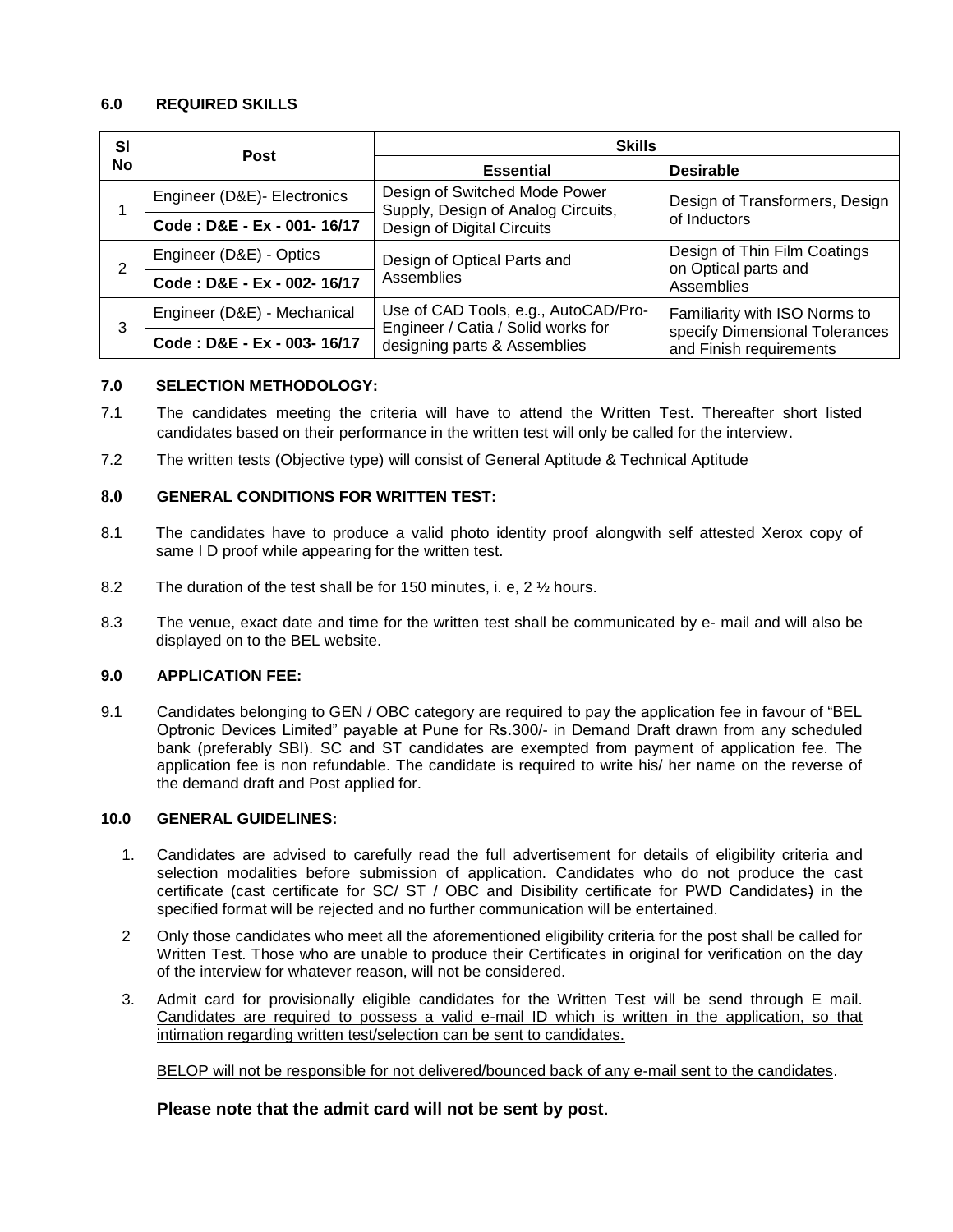- 4. Candidates employed in Govt. / Quasi Govt. and Public Sector Undertaking are required to submit the application through proper channel OR to produce "No Objection Certificate' at the time of interview; without which such candidate will not be allowed to appear for the interview.
- 5. The number of posts indicated above, may vary based on the actual requirement at the time of selection.
- 6. Applications that are incomplete, not in the prescribed format, without the required enclosures will be summarily rejected without assigning any reason and no correspondence in this regard will be entertained.

There will be no separate communication to any candidates on their non-selection at any stage.

- 7. All eligibility qualification should be recognized and from a recognized Institution/Board/Council/ University. Wherever CGPA/OGPA/DGPA or Letter Grade in a degree/diploma is awarded, its equivalent percentage of marks must be indicated in the application form as per norms adopted by University/ Institute. Proof of norms adopted by the University/Institute to convert CGPA/OGPA/DGPA into percentage is to be submitted at the time of verification.
- 8. Applicants should have sound health. Appointment of selected candidates will be subject to their being found medically fit in the Pre-employment Medical Examination to be conducted as per Norms & Standards of Medical Fitness by a Civil Surgeon / Asst. Civil Surgeon and submit the medical report as per the requirements of the Company. No selected candidates will be appointed to any post in the Company unless he/she is declared medically fit by the Govt. Medical Authority / Company's medical authorities as per the medical fitness standards laid down by the Company.
- 9. For attending interview, the SC/ST/PWD Candidates from outstation shall be reimbursed second class rail fare/bus fare by shortest route for to and fro travel on production of railway ticket/number/bus ticket for onward journey and self-attested copy of SC/ST/PWD certificate, restricted to distance between the address for communication and the test centre. The candidates have to produce valid SC/ST/ PWD certificate in proof of their category for verification. Local transport expenditure will not be allowed.
- 10. **Reservation/Relaxation/Concession for OBC Non Creamy Layer (NCL) candidates** will be subject to submission of attested copy of OBC (NCL) certificate along with Declaration in the format prescribed by the Govt. of India for "Appointment in Central Govt. Posts" issued by the competent authority at the time of document verification. Income Certificate will not be considered as OBC Certificate.
- 11. **Persons suffering from not less than 40% of the relevant disability** (Orthopedically handicapped) shall only be eligible for the benefit for PWD subject to submission of Disability Certificate issued by a Government Medical Board in the format prescribed by Govt. of India.
- 12. Candidature is liable to be rejected at any stage of recruitment/eligibility/selection process or after joining, if any information provided by the candidate is not found in conformity with the criteria mentioned in the advertisement. The candidature is also liable for rejection at any stage if BELOP comes across any evidence/knowledge that the qualification, experience and any other particulars indicated in the application/other forms/formats are not recognized/false/misleading and/or amounts to suppression of information/particulars which should have been brought to the notice of BELOP.
- 13. Mere submission of application does not guarantee the adequacy of candidature for being considered for further selection process.
- 14. Management reserves the right to cancel/restrict/enlarge/modify/alter the recruitment/selection process, if need so arises, without issuing any further notice or assigning any reason thereafter.
- 15. Online application forms will not be entertained.